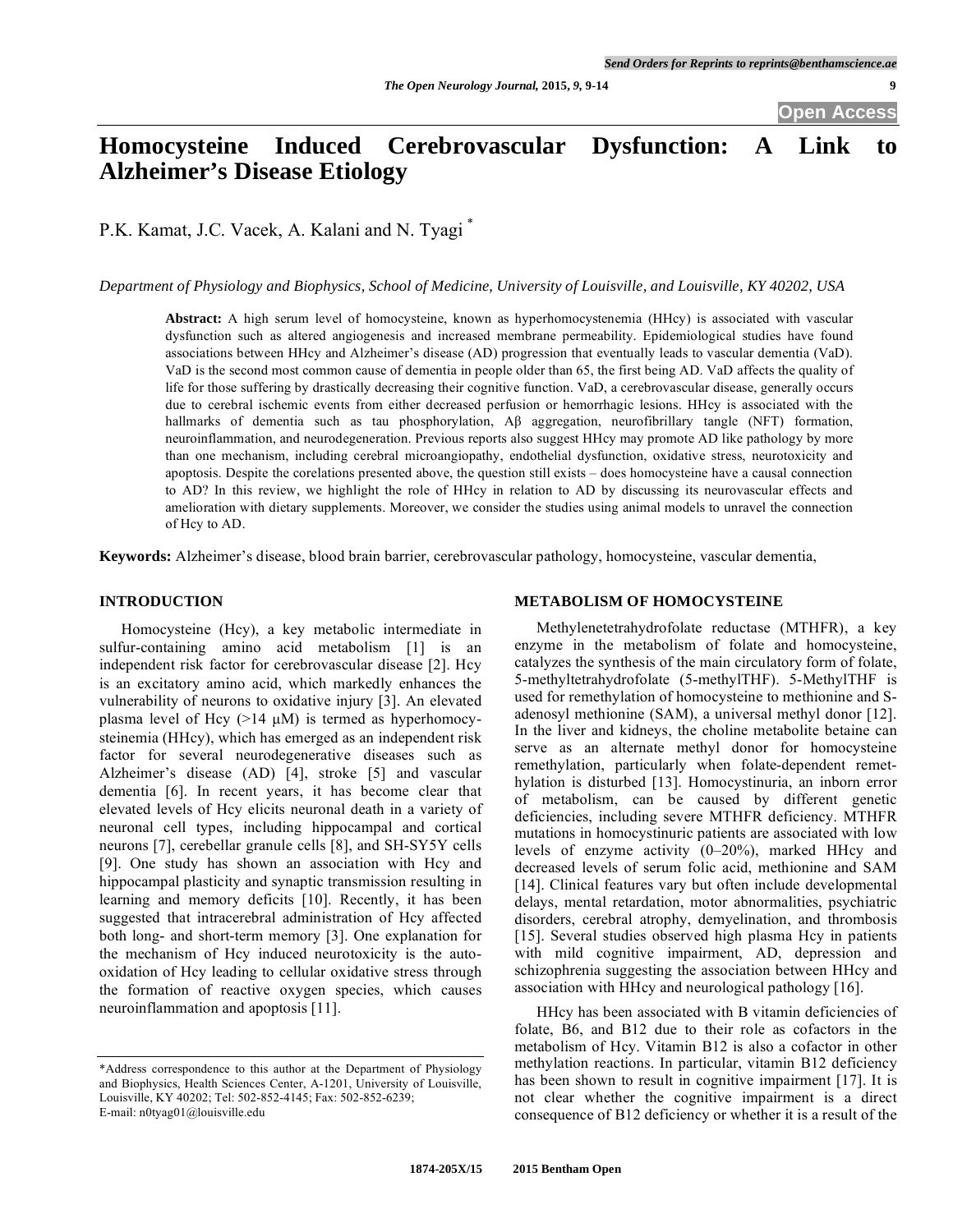

**Fig. (1).** Homocysteine-Folate Pathway: The metabolic interactions between folate, methionine and homocysteine are shown here. Folate from the diet is absorbed and converted to methylenetetrahydrofolate (MTHF) with the formation of high-energy phosphate bonds by the action of MTHF reductase (MTHFR), methyl tetrahydrofolate is yielded which methylates homocysteine to methionine. Methionine is converted to SAM, the universal methyl donor. SAM provides methyl groups for several nucleic acid methylation reactions and gets reduced to S-adenosylhomocysteine which then reforms homocysteine and reinitiates the cycle. Abbreviations: SAM; S-adenosylmethionine, SAH; S-adenosylhomocysteine, MTHFR; methylenetetrahydrofolate reductase; B6 and B12; Vitamin B6 and Vitamin 12 respectively.

subsequent HHcy. One such mechanism for this observation could be linked to myelin basic protein. Myelin basic protein is methylated on an arginine group and a defect in methylation could produce an unstable protein, leading to neurological disorders [18].

 As mentioned above folic acid is a B-group water-soluble vitamin. It is comprised of the aromatic pterydine ring linked to para-aminobenzoic acid and one or more glutamate residues. Folate derivatives are important vitamins that transfer one-carbon units for several critical cellular reactions. The in folate cycle in association with Hcy is depicted in Fig. (**1**). Neuronal function relies heavily on the supply of methyl groups for such functions as neurotransmitter synthesis and membrane lipid metabolism. Furthermore, folates are required for the metabolism of Hcy. The regulation of Hcy allows for the maintenance of neuroplasticity and neuronal integrity, when HHcy develops neurotoxicity is known to occur [19]. Such detrimental effects can be attributed to mechanisms such as excitotoxicity and mitochondrial dysfunction, which may lead to apoptosis [20]. One study has shown HHcy in mice along with B-vitamin deficiency diet cause cerebral microvascular rarefaction which may bring about cognitive dysfunction. Clinical reports suggest that disease progression of a dementia patient with HHcy and associated morbidities can be lowered by supplementation of food or nutrient enriched with B vitamins. Another study has shown the food supplementation of folates and vitamin B12 ameliorating HHcy and thus Hcy induced tau hyperphos-phorylation as well as protein phosphatase-2A (PP2A) inactivation [21]. After reviewing the literature it is apparent that the association with HHcy and cognitive impairment is evident and should be elucidated further.

### **OXIDATIVE STRESS AND NEUROINFLAMMATION**

 Experimental and clinical studies have shown numerous inflammatory mediators being implicated in neurological disorders. Histological analysis of human brain tissue from individuals with AD strongly suggests the existence of a chronic inflammatory state in brain tissue leading to neuronal loss [22]. Other studies confirm the association of oxidative stress, HHcy, altered cerebrovascular remodeling and neuroinflammation with AD [3, 23]. HHcy has been documented to show changes in the structure and function of cerebral blood vessels via oxidative stress, which plays a key role in cerebrovascular endothelial dysfunction [24]. Oxidative stress and endothelial dysfunction led to structural deformities in the cerebral blood vessels that can impair perfusion with subsequent neuronal dysfunction and recognized as an important contributing factor in the pathogenesis of AD and VaD. One novel study has shown intracerebroventricular injections of Hcy in rats inducing lipid peroxidation, increased malondialdehyde and superoxide anion levels in brain tissue leading to impaired memory retention in the passive avoidance learning test [25]. It is apparent that Hcy injections in rodent brains led to severe oxidative stress, neuroinflammation and cognitive impairment [3, 10].

## **MMPS AND BLOOD BRAIN BARRIER (BBB) DAMAGE**

 HHcy causes increased expression of matrix metalloproteinases (MMPs) [26]. Oxidative stress has been suggested to be involved in neurovascular dysfunction in part by activation of MMPs along with apoptosis induced by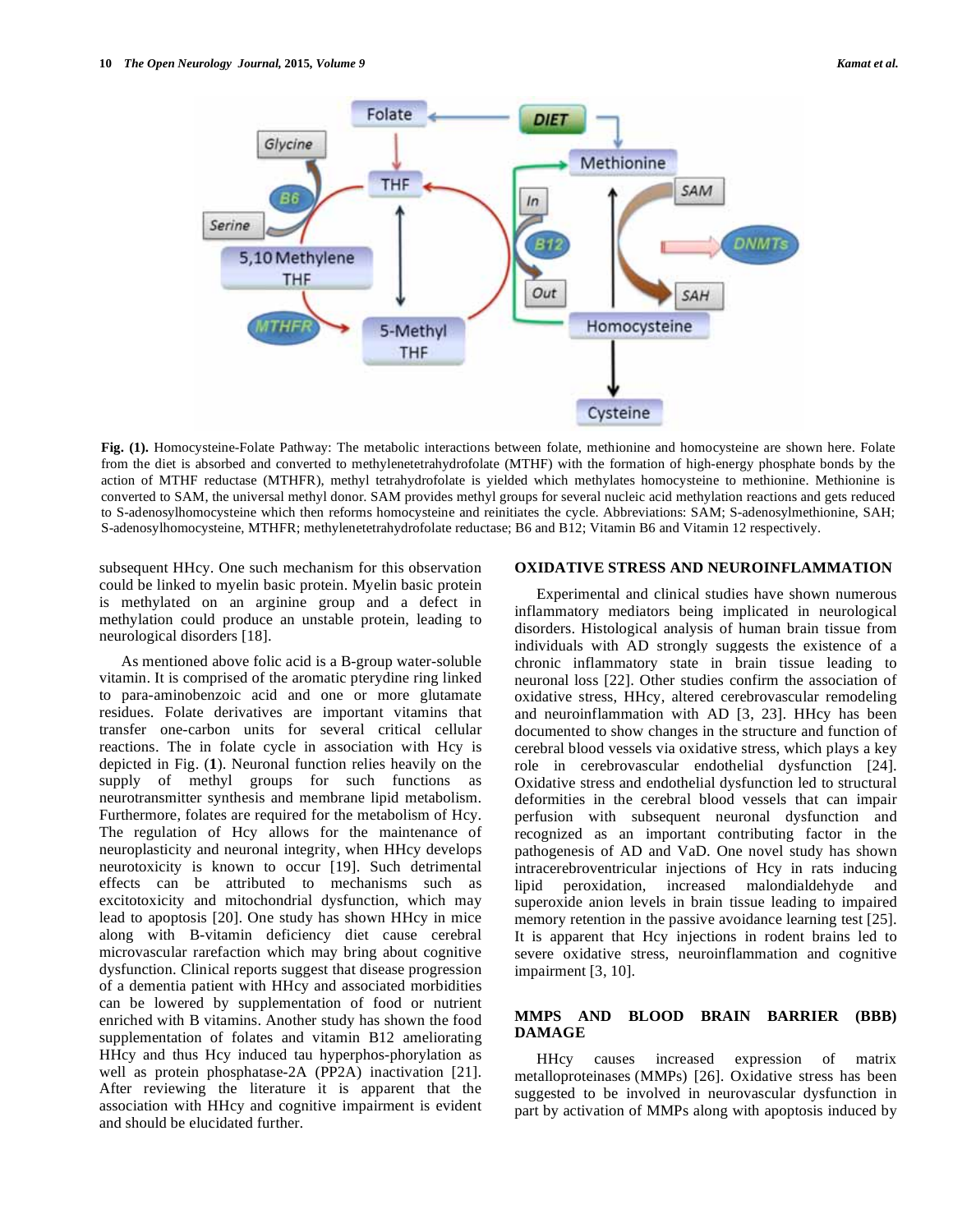Hcy [3]. One study analyzing this effect used a heterozygous cystathionine-b-synthase knockout mouse model; the resulting HHcy showed increased brain permeability in relation to increased MMP-9 and MMP-2 activity and suppression of tissue inhibitors of metalloproteinase (TIMPs) [27]. These effects led to the degradation of extracellular matrix (ECM) and disruption of the BBB. In mild HHcy, increased permeability of the BBB precedes the onset of cerebral pathology related to the progression of AD [28]. MMPs are membrane-bound, zinc-binding proteolytic enzymes and activated by other proteases and free radicals in the ECM. The MMPs are essential for the breakdown of ECM components of cerebral blood vessels and neurons [29]. In general, MMPs are released as a zymogen and activated by proteolytic cleavage of the N-terminal domain. MMP-9 is usually low and its expression can be induced by various pro-inflammatory factors such as cytokines. MMP-2 is constitutively expressed in several cell types and rarely inducible. In the central nervous system (CNS) MMPs, especially MMP-9, are implicated in the pathogenesis of several CNS diseases such as stroke, AD and multiple sclerosis [30]. Several pro-inflammatory factors including cytokines, endotoxins, and oxidative stress have been shown to up-regulate MMP-9 in astrocytes *in vitro* [31]. The accumulation of toxic free radicals plays an essential role in BBB disruption through MMP activation [32]. MMPs, in particular MMP-2 and MMP-9, are heavily implicated in the pathogenesis of hemorrhagic events; leaky vessels and BBB damage [33]. These events escalate to clinically significant neurologic disease.

#### **ENDOTHELIAL DYSFUNCTION**

 Endothelial cells are key modulators of inflammation and angiogenesis [34]. Several studies confirm endothelial dysfunction may be partly caused by oxidation related to the effects of raised total plasma homocysteine [35]. Endothelial dysfunction is also increasingly implicated in the development of neurodegenerative diseases such as AD [36]. Cell adhesion molecules play an important role in inflammatory responses in brain endothelial cells. The vascular cell adhesion molecule (VCAM-1) and intercellular adhesion molecule 1 (ICAM-1), one of the inducible immunoglobulins expressed on several cell types, play an important role in a number of inflammatory and immune responses [37]. Upregulation of these adhesion molecules in astrocytes is required for monocyte-astrocyte interaction, leading to an increased infiltration of circulating monocytes into the CNS observed in patients with AD. Endothelial cells in the brain regulate the neuronal milieu both by their synthetic functions as well as by their BBB regulation. However, chronic inflammation through circulating monocytes and cytokines are tightly linked to diseases associated with endothelial dysfunction. Therefore, disturbances in endothelial function could result in a noxious neuronal environment facilitating AD pathogenesis.

## **BBB DYSFUNCTION AND AD PATHOLOGY**

 The BBB is formed by highly specialized endothelial cells that line brain capillaries and allow specific molecular exchange between micro-vessels, microglia and neurons. The BBB relies on the tight junctions present between endothelial cells of the capillaries to provide a relatively closed environment for the brain. Alteration of tight junction proteins promotes BBB dysfunction, which is associated with a reduction of cerebral blood flow, hypoxia and accumulation of neurotoxic molecules such as free radicals and inflammatory molecules in the brain [38]. In contrast to leaky vessels in visceral organs, the BBB restricts entry of polar molecules into the brain but at the same time allows limited nutrients such as vitamins, glucose, and amino acids through specific transporters [39]. BBB disruption promotes micro-vascular degeneration, accumulation of toxic substances (Beta amyloid, NFT and Tau hyperphosphorylation), neurodegeneration, neuroinflammation and memory impairment [40].

#### **HOMOCYSTEINE AND VASCULAR DEMENTIA**

 Vascular dementia (VaD) is defined as the loss of cognitive function resulting from cerebrovascular disease that damages the hippocampus and other cognitive centers, which important for memory, cognition, and behavior [41]. It is the second most common form of dementia after AD, accounting for 20% of all dementia cases worldwide [42]. In addition, VaD is thought to occur in 20% to 55% of AD cases [43]. Previous studies, which have induced HHcy in rodents, produced cognitive decline, systemic vascular inflammation, atherosclerosis and a loss of central cholinergic neurons [44]. AD and VaD share many risk factors, one such being HHcy, thus suggesting related etiology and pathogenesis [45]. It is common for patients of each disease to share similar symptoms [46]. Therefore, the differentiation from AD to VaD is based on evidence of cerebrovascular function alteration and pathology in VaD (Fig. **2**). Furthermore, it has been suggested that dementia prevention can be effective without delay if the vascular components are aggressively targeted through the treatment of vascular risk factors such as HHcy [47].

## **HOMOCYSTEINE AND ALZHEIMER'S DISEASE**

 Alzheimer's disease (AD) is characterized by cerebrovascular damage and neuronal atrophy leading to a progressive cognitive decline which is also known as VaD [48, 49]. AD shares many risk factors with cerebrovascular diseases, thus hinting at a potential vascular etiology [50, 51]. In addition, numerous epidemiological studies have observed micromolar increases in Hcy to be associated with increased risk of stroke, white matter disease, and cognitive dysfunctions that range in severity from mild cognitive impairment to AD [52]. The hallmark histologic findings for AD include beta-amyloid  $(A\beta)$  plaques and angiopathy, NFTs containing hyperphosphorylated tau proteins [53], BBB leakage, and increased microglial reactivity [23]. One hypothesis suggests the accumulation of  $\mathbf{A}\beta$  is the most important cascade for the development of  $AD$ .  $A\beta$ -peptides (40, 42 or 43 amino acids) originate from the amyloid precursor protein (APP) by cleavage with  $\alpha$ -,  $\beta$ - and  $\gamma$ secretases during sudden  $\mathsf{A}\beta$ -production. Clearance of the peptides may trigger neurodegeneration [54]. In AD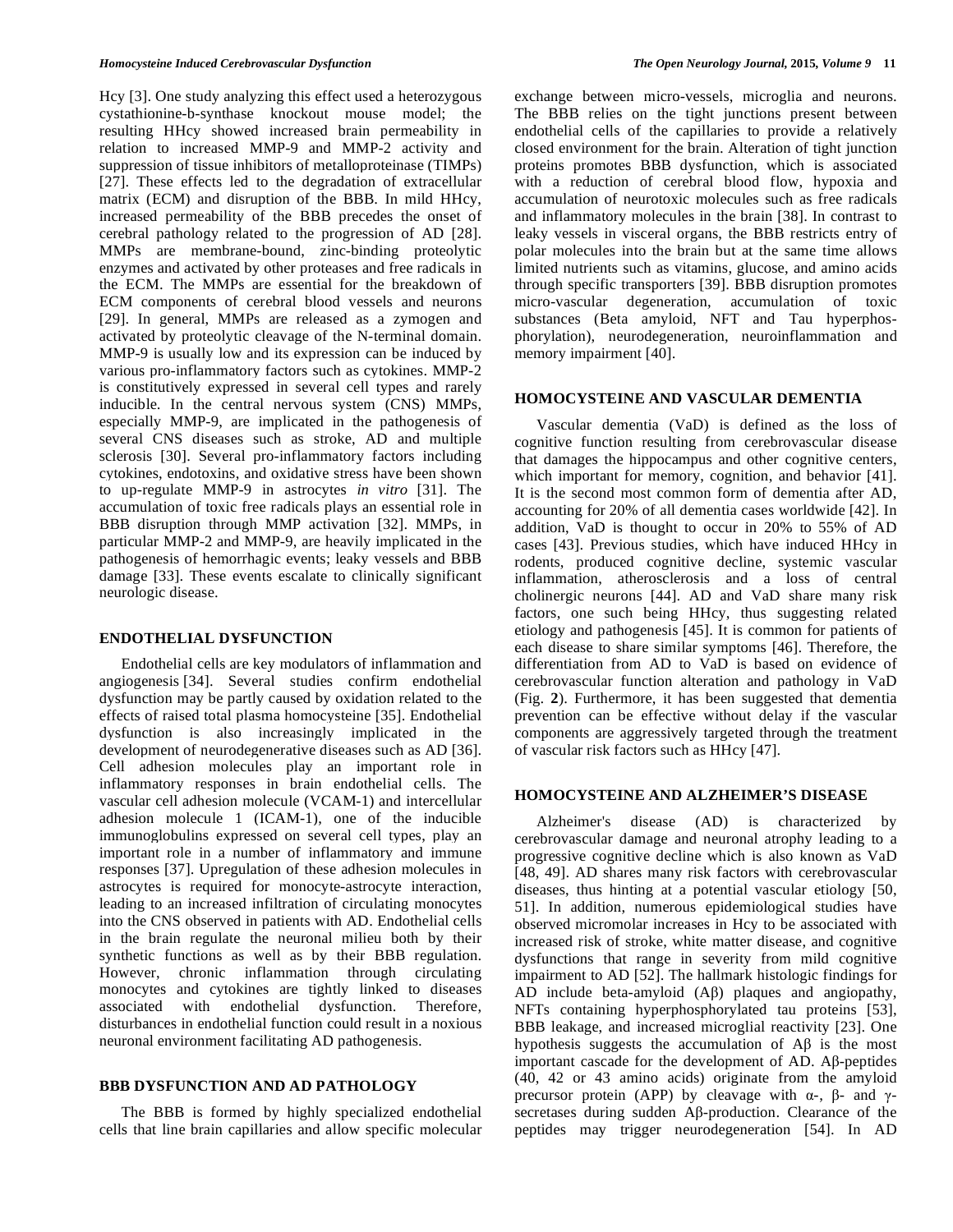

**Fig. (2). Homocysteine and Vascular Dementia:** Flow diagram showing the mechanism of homocysteine induced vascular dementia. Homocysteine produces oxidative stress in the initial stage. Further oxidative stress leads to activation of MMPs as well as PP2A inhibition. Activated MMPs promote matrix degradation, vascular inflammation, endothelial dysfunction and finally BBB dysfunction. Activated MMPs may also promote beta amyloid  $(A\beta)$  cleavage and neuroinflammation. PP2A inhibition by homocysteine causes Tau hyperphosphorylation. These events result in the neurofibrillary and senile plaque formation in the brain. Further, senile plaque and neurofibrillary tangle formation promotes neurodegeneration and thus initiates AD and vascular dementia like symptoms.

progression Hcy over long periods may cause dysfunctional  $\mathsf{A}\beta$ -clearance as well as BBB impairment which may initiate cerebrovascular dysfunction or inflammatory processes leading to the development of AD [46].

## BETA AMYLOID (A<sub>B</sub>) AND TAU HYPERPHOS-**PHORYLATION**

 $\text{A}\beta$  plaques and Tau hyperphosphorylation are characteristic features of AD associated with the deterioration of cognitive functions [55]. Neurofibrillary tangles, senile plaques, and synaptic loss in the affected brain regions such as cortex and hippocampus are other typical features of AD [56]. A potential mechanistic association of these features could be traced to HHcy. One study concluded HHcy increases levels of  $\mathsf{A}\beta$  transporters in micro-vessels that form the BBB, elevates  $\mathcal{A}\beta$  content ( $\mathcal{A}\beta$ 40 and  $\mathcal{A}\beta$ 42), and impairs cognitive function [57]. Chai *et al.* [58] demonstrated the elevation of plasma Hcy could induce  $A\beta$ peptide accumulation and increase AD-like tau hyperphosphorylation in rats [59]. In addition to this Hcy sensitizes the neurons to  $\mathbf{A}\beta$  toxicity and impairs DNA repair in hippocampal neurons [60]. Another study with folate and vitamin-B12 treatment in rodents showed decrease  $\overrightarrow{AB}$ production and attenuation of memory impairment induced by HHcy [58] Furthermore, Zhang *et al.* [59] reported homocysteine injections in intracerebroventricular regions rat brain which dispersed into whole brain led to increased levels of amyloid precursor protein (APP) levels. The associations of HHcy on AD features in animal models with a normal gene background are not currently elucidated and make for a novel ground of research. New efforts using these models could give clues not only to AD but also VaD and other dementia subtypes.

# **ANIMAL MODEL OF HHCY SHOW POTENTIAL LINK TO AD**

 Several animal models have shown a role of HHcy in cerebrovascular pathology, cognitive decline and learning disabilities [44]. Koladiya *et al.* [61] reported that HHcy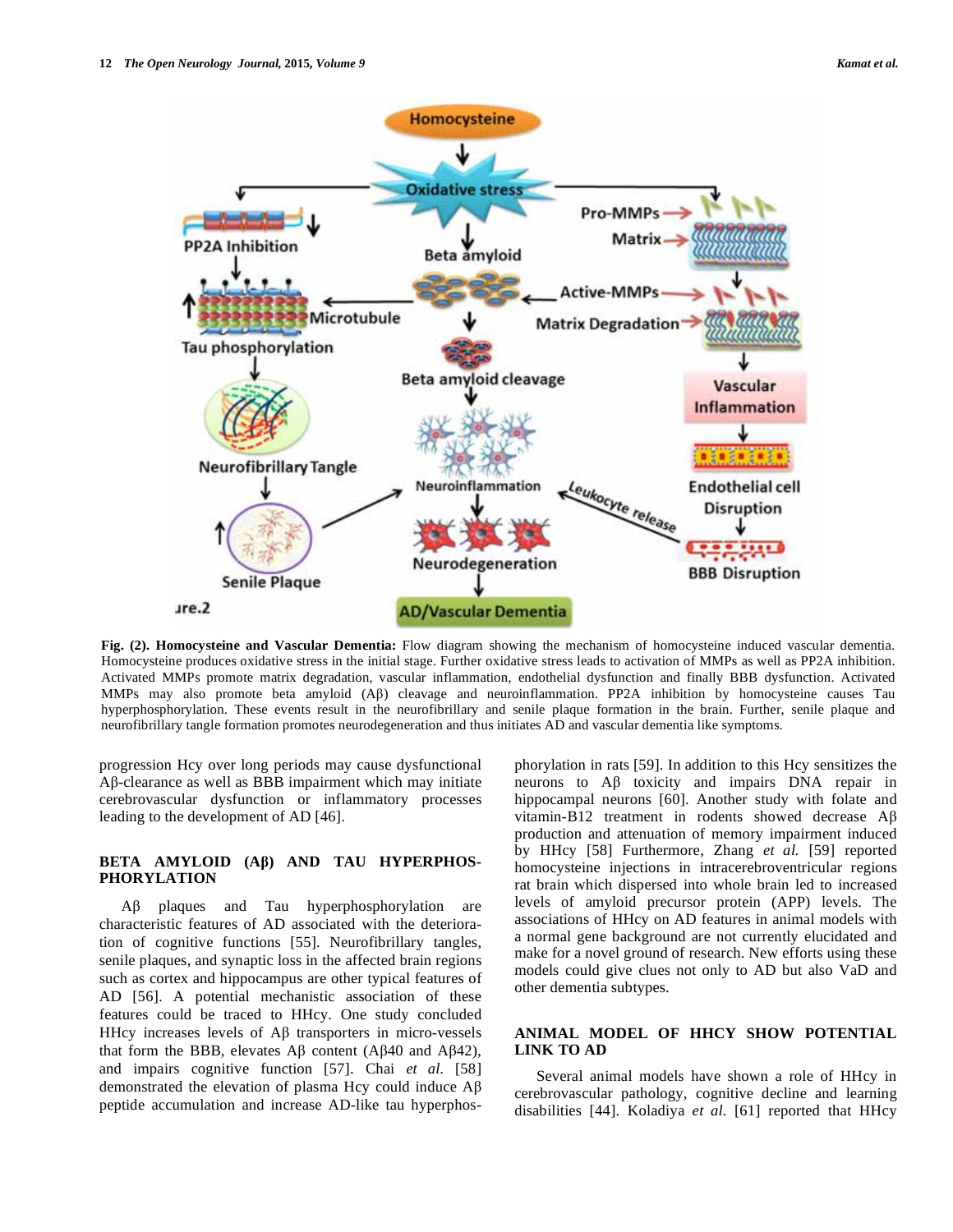induced via administration of L-methionine in rodents has been reported to produce a significant degree of VaD. Other studies have shown intracerebral Hcy injections in rodent brains to produce AD like symptoms [3, 10]. Another project has shown a transgenic mouse model such as CBS (Cystathione- $\beta$  synthase) knockout mice inducing HHcy leading to  $\overrightarrow{AB}$  toxicity [62]. It is important to note that a reported linking of Hcy to  $\overrightarrow{AB}$  induced hippocampal neurotoxicity has been observed, a potential source of AD [60].

## **CONCLUSION**

 Although AD and many other dementia subtypes are not believed to be primarily vascular diseases, it is important to reiterate many of the subtypes share common risk factors with vascular diseases. As discussed above, many studies have shown dysfunctional vessels across the subtypes of cognitive disorders. One known condition to affect the cerebrovascular homeostasis is HHcy and evidence suggests HHcy may promote dementia by more than one mechanism, including cerebral microangiopathy, endothelial dysfunction, oxidative stress, neuronal damage, enhancement of betaamyloid peptide-mediated vascular toxicity, neurotoxicity, and apoptosis. Therefore, further studies particularly with animal models make for promising returns as to the etiology of dementia disorders. Furthermore, because effective treatments for HHcy have been studied and supported, potential novel therapies for patients with dementia could be devised and clinically tested.

# **ABBREVIATIONS**

| Hcy         | $=$     | homocysteine,                          |
|-------------|---------|----------------------------------------|
| <b>HHcy</b> | $=$     | hyperhomocysteinemia,                  |
| AD          | $=$     | Alzheimer's disease,                   |
| VaD         | $=$ $-$ | vascular dementia,                     |
| Aβ          | $=$     | Beta amyloid,                          |
| <b>ROS</b>  | $=$     | reactive oxygen species,               |
| <b>BBB</b>  | $=$     | blood brain barrier,                   |
| <b>MMPs</b> | $=$     | matrix metalloproteinases,             |
| MTHFR       | $=$     | methylenetetrahydrofolate reductase,   |
| SAM         | $=$     | S-adenosylmethionine,                  |
| (TIMPs)     | $=$     | tissue inhibitor of metalloproteinases |
| (ECM)       | $=$     | extracellular matrix                   |
| (CNS)       | $=$     | central nervous system                 |

#### **CONFLICT OF INTEREST**

 The authors confirm that this article content has no conflict of interest.

## **ACKNOWLEDGEMENTS**

 This work is supported in part by the NIH grant HL107640 to NT.

#### **REFERENCES**

- [1] Prudova A, Bauman Z, Braun A, Vitvitsky V, Lu SC, Banerjee R. S-adenosylmethionine stabilizes cystathionine beta-synthase and modulates redox capacity. Proc Natl Acad Sci USA 2006; 103: 6489-94.
- [2] Garcia A, Zanibbi K. Homocysteine and cognitive function in elderly people. Cmaj 2004; 171: 897-904.
- [3] Kamat PK, Kalani A, Givvimani S, Sathnur PB, Tyagi SC, Tyagi N. Hydrogen sulfide attenuates neurodegeneration and neurovascular dysfunction induced by intracerebral-administered homocysteine in mice. Neuroscience 2013; 252: 302-19.
- [4] Zhuo JM, Wang H, Pratico D. Is hyperhomocysteinemia an Alzheimer's disease (AD) risk factor, an AD marker, or neither? Trends Pharmacol Sci 2011; 32: 562-71.
- [5] Brustolin S, Giugliani R, Felix TM. Genetics of homocysteine metabolism and associated disorders. Braz J Med Biol Res 2010;  $43:1 - 7$ .
- [6] Nilsson K, Gustafson L, Hultberg B. Plasma homocysteine and cognition in elderly patients with dementia or other psychogeriatric diseases. Dement Geriatr Cogn Disord 2010; 30: 198-204.
- [7] Ho V, Massey TE, King WD. Influence of thymidylate synthase gene polymorphisms on total plasma homocysteine concentrations. Mol Genet Metab 2010; 101: 18-24.
- [8] Kuszczyk M, Gordon-Krajcer W, Lazarewicz JW. Homocysteineinduced acute excitotoxicity in cerebellar granule cells in vitro is accompanied by PP2A-mediated dephosphorylation of tau. Neurochem Int 2009; 55: 174-80.
- [9] Park YJ, Jang Y, Kwon YH. Protective effect of isoflavones against homocysteine-mediated neuronal degeneration in SH-SY5Y cells. Amino Acids 2010; 39: 785-94.
- [10] Ataie A, Sabetkasaei M, Haghparast A, Moghaddam AH, Kazeminejad B Neuroprotective effects of the polyphenolic antioxidant agent, Curcumin, against homocysteine-induced cognitive impairment and oxidative stress in the rat. Pharmacol Biochem Behav 2010; 96: 378-85.
- [11] Yan SK, Chang T, Wang H, Wu L, Wang R, Meng QH. Effects of hydrogen sulfide on homocysteine-induced oxidative stress in vascular smooth muscle cells. Biochem Biophys Res Commun 2006; 351: 485-91.
- [12] Chiang PK, Gordon RK, Tal J, Zeng GC, Doctor BP, Pardhasaradhi K, McCann PP. S-Adenosylmethionine and methylation. Faseb J 1996; 10: 471-80.
- [13] Caudill MA, Dellschaft N, Solis C, *et al.* Choline intake, plasma riboflavin, and the phosphatidyletha-nolamine N-methyltransferase G5465A genotype predict plasma homocysteine in folate-deplete Mexican-American men with the methylenetetrahydrofolate reductase 677TT genotype. J Nutr 2009; 139: 727-33.
- [14] Aisen PS, Schneider LS, Sano M, *et al.* High-dose B vitamin supplementation and cognitive decline in Alzheimer disease: a randomized controlled trial. JAMA 2008; 300: 1774-83.
- [15] Chen J, Zhang I, Cheng L, Li Y. The effect of polymorphisms of MTHER gene and vitamin B on hyperhomocysteinemia. J Tongji Med Univ 2001; 21: 17-20.
- [16] Folstein M, Liu T, Peter I, *et al.* The homocysteine hypothesis of depression. Am J Psychiatry 2007; 164: 861-67.
- [17] Moore E, Mander A, Ames D, Carne R, Sanders K, Watters D Cognitive impairment and vitamin B12: a review. Int Psychogeriatr 2012; 24: 541-56.
- [18] Sponne IE1, Gaire D, Stabler SP, *et al.* Inhibition of vitamin B12 metabolism by OH-cobalamin c-lactam in rat oligodendrocytes in culture: a model for studying neuropathy due to vitamin B12 deficiency. Neurosci Lett 2000; 3: 191-4.
- [19] Kruman, II, Mouton PR, Emokpae R, Jr., Cutler RG, Mattson MP. Folate deficiency inhibits proliferation of adult hippocampal progenitors. Neuroreport 2000; 16: 1055-59.